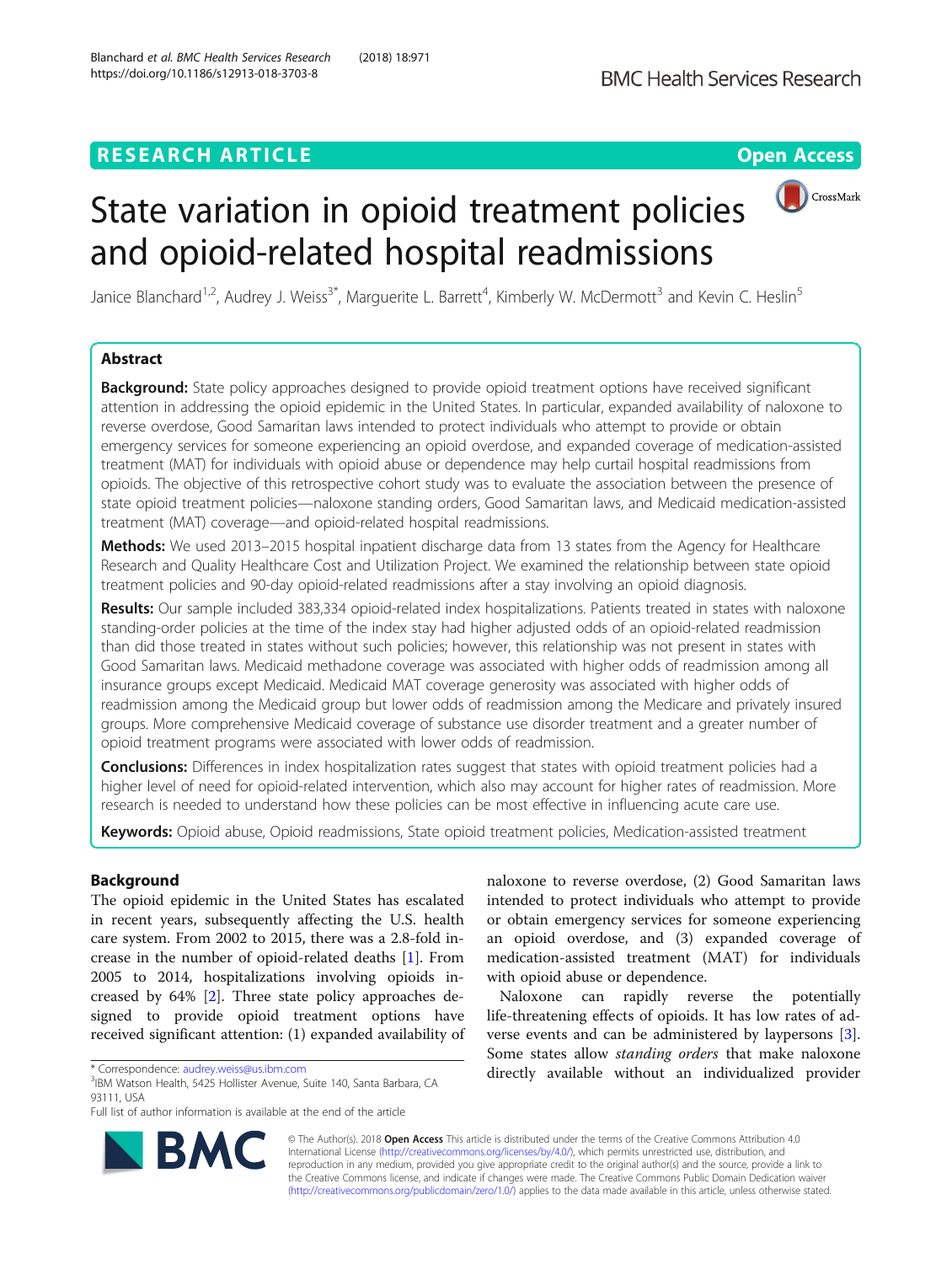prescription from sites such as community agencies or pharmacies  $[4-6]$  $[4-6]$  $[4-6]$ . As of June 2016, 47 states and the District of Columbia had passed some type of law increasing naloxone availability, including laws that allow standing orders at pharmacies [\[5\]](#page-10-0).

Good Samaritan opioid-related legislation provides individuals who call 911 for an opioid overdose with immunity from arrest, charge, or prosecution for certain drug-related violations [\[7](#page-10-0)]. As of January 2017, 34 states and the District of Columbia had Good Samaritan laws in place [[4,](#page-10-0) [5\]](#page-10-0).

The Food and Drug Administration (FDA) has approved three principal drugs as part of MAT to help individuals reduce the use of opioids—methadone, buprenorphine (with or without naloxone), and naltrexone (injectable and pill form). The American Society of Addiction Medicine (ASAM) guidelines recommend coverage of all three drugs [\[8](#page-10-0), [9](#page-10-0)]. Medicaid, the largest payer of substance use disorder (SUD) services, covers buprenorphine/naloxone and at least one form of naltrexone in most states; however, many states impose some restrictions such as prior authorization, dosing limits, or SUD counseling prior to prescribing [[8,](#page-10-0) [9](#page-10-0)]. Many state Medicaid agencies do not cover methadone, which must be administered in an opioid treatment program (OTP) that meets federal counseling requirements [[4,](#page-10-0) [9\]](#page-10-0).

Naloxone standing orders, Good Samaritan laws, and expanded MAT coverage may affect hospitalizations related to opioid-related adverse events, overdoses, and deaths, while also encouraging individuals with opioid use disorders to seek treatment  $[4, 10]$  $[4, 10]$  $[4, 10]$  $[4, 10]$  $[4, 10]$ . However, research evaluating the association between acute care use and these three state policies is limited, with prior studies focused only on a subset of these policies, such as coverage of methadone maintenance, or restricted to single state evaluations [[10,](#page-10-0) [11](#page-10-0)].

The objective of this retrospective cohort study was to evaluate the relationship between these three opioid treatment policies and the risk of opioid-related readmission. We used 2013–2015 hospital discharge data from 13 states with differing treatment policies to estimate the odds of a subsequent opioid-related readmission within 90 days following discharge. We hypothesized that naloxone standing orders would be associated with lower odds of readmission because they would allow individuals with an opioid overdose to obtain treatment outside of the acute care setting, thereby reducing the need for hospitalization  $[4]$  $[4]$  $[4]$ . Conversely, we hypothesized that Good Samaritan laws may increase acute care hospital use because they would cause more individuals to alert the emergency medical system of an opioid overdose [\[7](#page-10-0)]. We further hypothesized that Medicaid MAT coverage would be associated with lower

odds of readmission for an opioid-related diagnosis in the Medicaid population because it would increase the availability of treatment  $[11]$  $[11]$ . Medicaid coverage may have spillover effects because providers and facilities that treat Medicaid populations also may treat other insured populations [[12\]](#page-10-0) and may be more aware of MAT in states with more generous Medicaid coverage. For this reason, we hypothesized that Medicaid MAT coverage also would be associated with lower odds of readmission for patients with non-Medicaid coverage.

# Methods

## Data source

We used inpatient discharge data from nonfederal community hospitals in Arkansas, California, Florida, Georgia, Iowa, Maryland, Massachusetts, Nebraska, Nevada, New York, Tennessee, Vermont, and Wisconsin from the Agency for Healthcare Research and Quality (AHRQ) Healthcare Cost and Utilization Project (HCUP) [[13\]](#page-10-0). We included states with encrypted patient linkage numbers to link records from the 2013, 2014, and 2015 (quarters 1 through 3) HCUP State Inpatient Databases (SID)  $[14]$  $[14]$  during the study period.<sup>1</sup> We also included only those states with data indicating whether diagnoses were present on admission (POA) to exclude index stays (i.e., initial hospitalizations) involving an opioid diagnosis that may have occurred solely because of hospital-related factors, such as iatrogenic complications of opioid use.

We obtained state-level data about the status and specific implementation dates of naloxone standing orders and Good Samaritan laws from The Policy Surveillance Program: A Law Atlas Project [[6,](#page-10-0) [7](#page-10-0)]. For state Medicaid MAT policies, we could determine the status of these policies for the 2013–2014 period, but specific implementation dates were unavailable. Our key sources of MAT Medicaid policy information included ASAM state reports [[4,](#page-10-0) [15](#page-10-0)–[27](#page-10-0)], a 2016 article by Grogan and colleagues about state Medicaid MAT benefits [\[9](#page-10-0)], and personal communication with the Grogan article authors. When data from these sources were incomplete, we used several supplementary sources including two state Medicaid Preferred Drug Lists [[28,](#page-10-0) [29\]](#page-10-0), contacts at five state Medicaid agencies, and a Kaiser Family Foundation (KFF) report on rehabilitative services [\[30\]](#page-10-0).

We gathered information about presence of hospital detoxification and psychiatry units from the American Hospital Association [[31\]](#page-10-0). For each data year, we obtained the state population capacity of facilities to treat SUDs (facilities offering care for SUDs including outpatient, residential, and inpatient hospital treatment for all payer categories), number of OTPs, and number of providers newly certified to administer buprenorphine/ naloxone from the Substance Abuse and Mental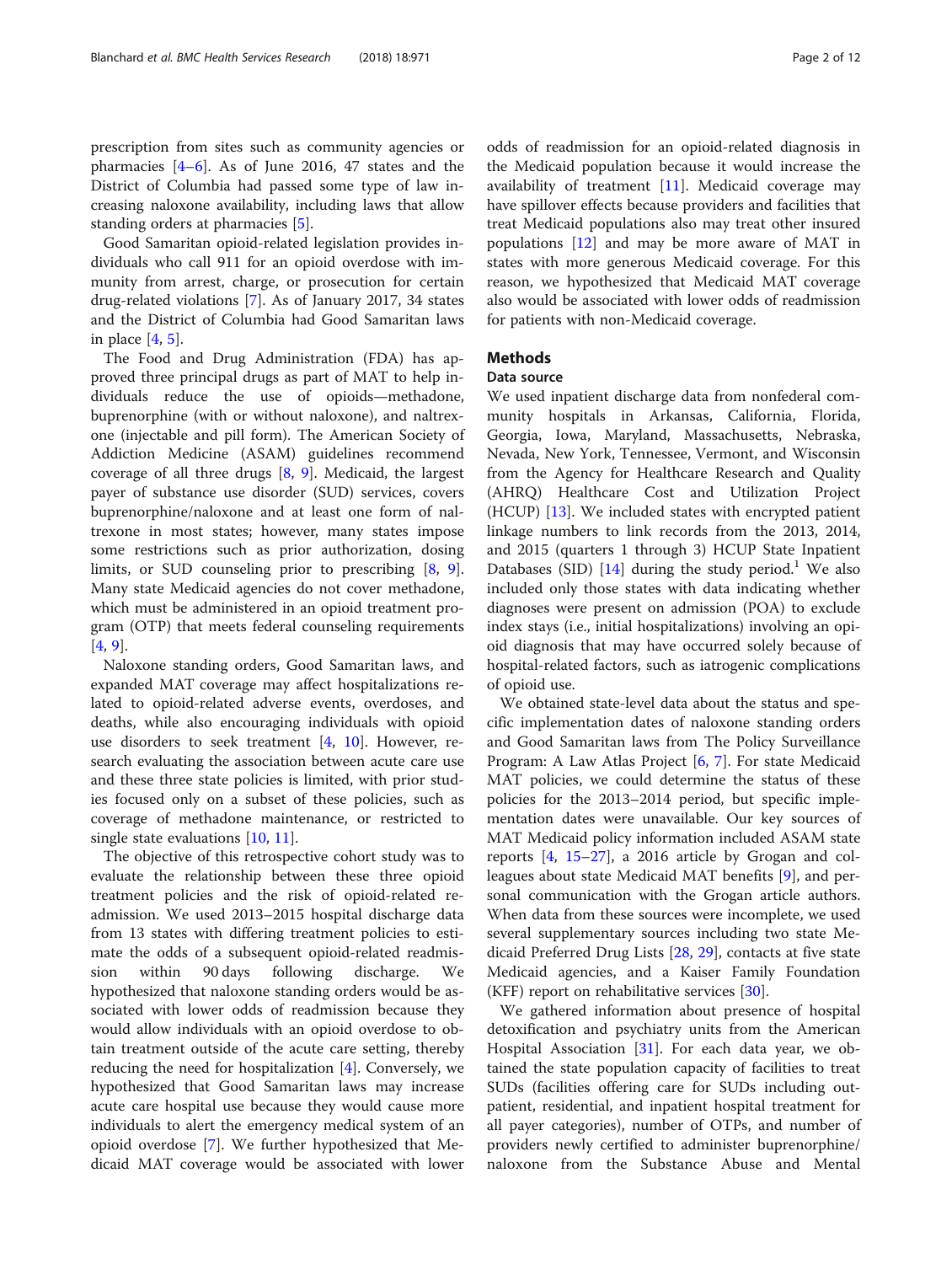Health Services Administration (SAMHSA) National Survey of Substance Abuse Treatment Services [[32](#page-10-0)– [34\]](#page-10-0) and the SAMHSA Number of Drug Addiction Treatment Act (DATA)-Waived Practitioners Newly Certified Per Year tracker [\[35](#page-10-0)]. We also used Grogan and colleagues (2016) [\[9](#page-10-0)] to obtain data about state Medicaid coverage of ASAM-recommended SUD treatment levels from 2013 through 2014. Finally, we obtained state rates of opioid overdose deaths for each data year from the Kaiser Family Foundation State Health Facts database [[36](#page-10-0)].

#### Study population

The study population comprised a retrospective longitudinal sample of patients aged 18 years and older with an opioid-related index hospitalization between April 2013 and June 2015 and no preceding opioid-related hospitalization within 90 days.<sup>2</sup> Opioid-related stays were identified by any-listed International Classification of Diseases, Ninth Revision, Clinical Modification (ICD-9-CM) diagnosis codes that were present on admission for opioid abuse or dependence alone or in combination with other drugs (304.00–304.02, 304.70–304.72, 305.50– 305.52) or for poisoning by opium, methadone, heroin, opiates and related narcotics, or opiate antagonists (965.00–965.02, 965.09, 970.1). We also included external cause of injury codes (E codes) for accidental poisoning by opium, methadone, heroin, and opiates and related narcotics (E850.0–E850.2) and adverse effects of heroin, methadone, opiates and other narcotics, and opiate antagonists (E935.0–E935.2, E940.1). We included any-listed opioid diagnoses for our index stays to capture the potential population of individuals who could be affected by naloxone, Good Samaritan, and MAT coverage policies. We excluded index hospitalizations in which the patient died or was transferred into or out of the hospital.

# Outcome variable: Readmissions

The outcome variable was a readmission within a 90-day period with an opioid-related principal diagnosis or an opioid-related accidental poisoning or adverse effect diagnosis (E code). Consistent with other studies, we selected 90 days as the follow-up period because it would be sufficient time for patients discharged from the hospital to access potential outpatient rehabilitation services [\[37](#page-10-0), [38\]](#page-10-0). This limited readmissions to hospitalizations that potentially would be most affected by our state policies of interest and excluded hospitalizations in which opioid-related diagnoses were only a secondary concern.

# Key independent variables: State policies for opioid treatment

The key independent variables focused on the three state policies: (1) naloxone standing orders, (2) Good Samaritan laws, and (3) Medicaid MAT coverage and generosity.

The first key independent variable indicated whether a state had a naloxone standing order that allowed pharmacies to dispense naloxone without an individual provider prescription. The second indicated whether a state had a Good Samaritan law granting immunity to users from arrest, charge, or prosecution for possession of drugs or drug paraphernalia. For these first two independent variables, we classified an index stay as having a naloxone standing order or Good Samaritan law if the date of implementation was before or on the date of the index stay  $[6, 7]$  $[6, 7]$  $[6, 7]$ .

The final two key independent variables represented Medicaid MAT coverage and generosity. Because the states in our sample had little variation in naltrexone and buprenorphine/naloxone coverage, we focused on two components of MAT coverage: whether a state had any coverage of methadone for Medicaid enrollees and whether a state had more or less generous coverage of buprenorphine/naloxone or naltrexone for Medicaid enrollees. Generosity of coverage of buprenorphine/naloxone or naltrexone was a composite variable based on the following four measures: (1) prior authorization requirement for buprenorphine/naloxone, (2) prior authorization requirement for injectable naltrexone, (3) buprenorphine/naloxone dosing limits (either limitation on total days coverage or maximum dosage restrictions of less than 24 mg/day), and (4) requirement for SUD counseling prior to treatment with buprenorphine/naloxone or naltrexone. If a state lacked restrictions on at least two of these four measures, it was categorized as more (vs. less) generous. As noted above, the Medicaid methadone coverage and MAT coverage generosity measures were based on data collected from a combination of sources. Because these data sources did not provide exact dates of implementation, we counted a state as having coverage in place during the years in which our sources collected the data (2013–2014) [[4,](#page-10-0) [9,](#page-10-0) [15](#page-10-0)–[27\]](#page-10-0).

# Covariates

The analysis included covariates for patient-level factors, hospital stay and hospital characteristics, and state-level factors—all measured at the time of the index stay—that could have influenced the outcome of 90-day readmission. Patient-level factors included sociodemographic characteristics: age (continuous variable), sex, race/ethnicity (White, Black, Hispanic, other, missing), expected primary payer (Medicare, Medicaid, private insurance, uninsured/self-pay,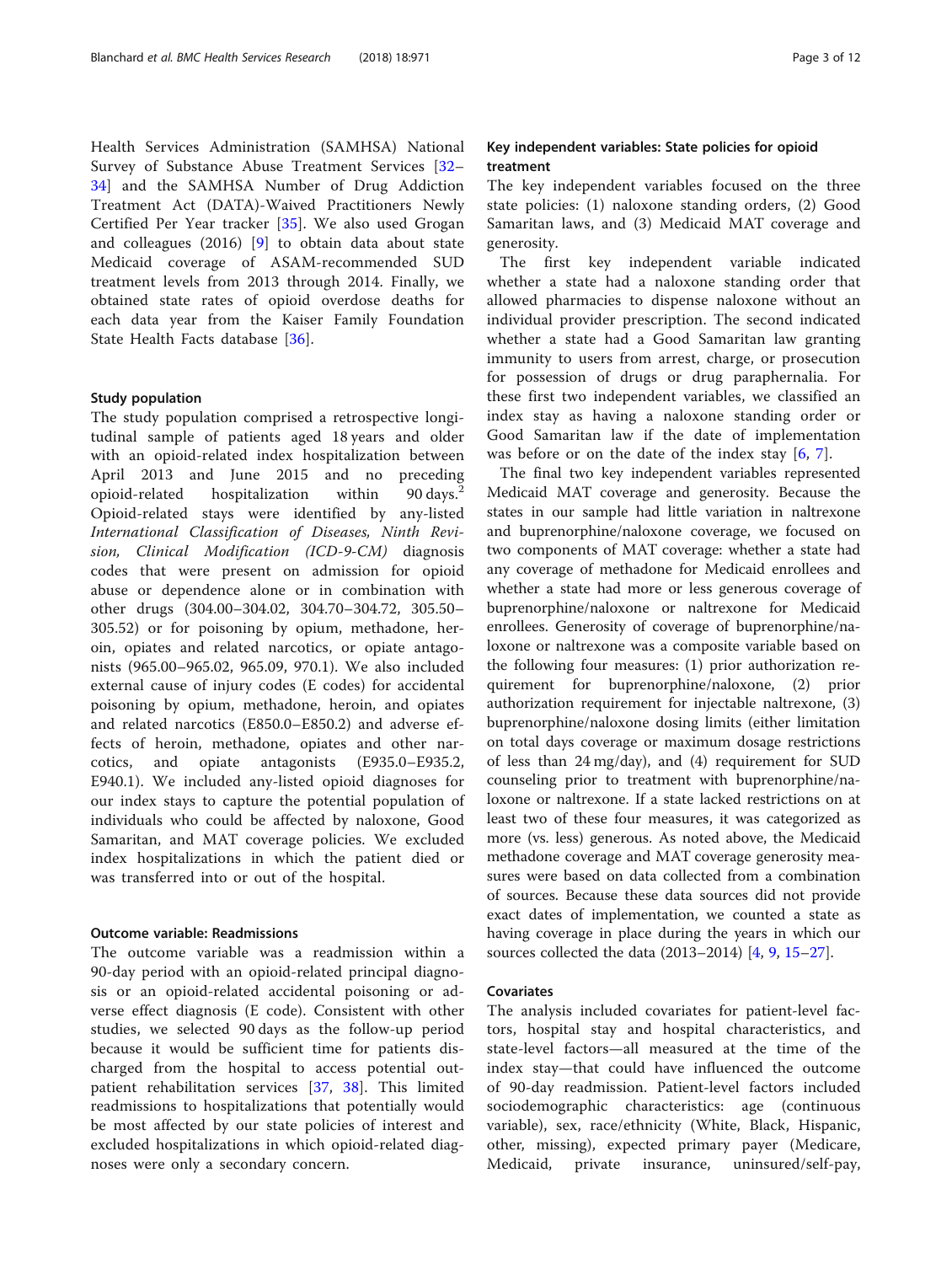other), community-level income based on the state-defined quartile for median household income of the ZIP Code of the patient's residence, and urban/ rural residency. To examine severity of illness, we identified whether the primary reason for the admission (principal diagnosis) was an opioid-related diagnosis or a non-opioid-related diagnosis, whether the patient was admitted with an opioid use disorder diagnosis (304.00–304.02, 304.70–304.72, 305.50– 305.52) or a poisoning/adverse effect diagnosis (965.00–965.02, 965.09, 970.1, E850.0–E850.2, E935.0– E935.2, E940.1), and whether the patient had a continuous opioid use disorder (304.01, 304.71, 305.51). We used the HCUP Clinical Classifications Software (CCS) diagnosis categories [[39](#page-11-0)] to define any-listed co-occurring mental health conditions (CCS 650–652, 655–659, 662, 670) or alcohol-related conditions (CCS 660). We used the Elixhauser Comorbidity Software [[40\]](#page-11-0) to create dichotomous variables indicating whether the stay involved a specific co-occurring physical (medical) condition(s); the count of the co-occurring physical condition(s) also was included.

Hospital stay characteristics included whether patients received any treatment for drug rehabilitation or detoxification during the index stay (ICD-9-CM procedure codes 94.64–94.69) and the length of the index stay. Because SUD treatment varies across hospitals, we included covariates for characteristics related to the hospital in which the index admission occurred: percentage of hospital discharges among patients with opioid-related conditions and whether the hospital had a SUD detoxification or psychiatric acute care unit.

State-level factors included the following measures of capacity for opioid treatment that were based on the year of the index stay: Medicaid coverage of all four levels of ASAM-recommended treatment services (outpatient, intensive outpatient, inpatient, intensive inpatient) during the 2013–2014 period [\[9](#page-10-0)]; newly certified provider capacity for buprenorphine/naloxone therapy, defined as the number of newly eligible DATA-waived practitioners approved to provide buprenorphine/naloxone treatment in a state per 100,000 population [\[35](#page-10-0)]; the number of OTPs per 100,000 population; and the number of SUD treatment facility beds per 100,000 population [[32](#page-10-0)–[34](#page-10-0)]. We included covariates for year of index stay, source of admission (emergency department vs. direct admission), and state overdose death rates to denote state-wide severity of opioid use. Because we hypothesized that the state MAT policies would have a direct effect on the Medicaid population and spillover effects on other insurance populations, we included interaction terms for Medicaid MAT coverage and generosity with each payer group.

# Analysis

We first conducted bivariate analysis to examine characteristics of our sample as well as the association between our key independent (policy) variables and the outcome variable, opioid-related readmission within 90 days after discharge. Next, we conducted multivariate logistic regression analysis to estimate the association between our key independent variables and an opioid-related readmission, taking into account the patient-, hospital- and state-level factors described above.

All data were analyzed using SAS version 9.4. The HCUP databases are consistent with the definition of limited data sets under the Health Insurance Portability and Accountability Act Privacy Rule and contain no direct patient identifiers. The AHRQ Human Research Protections Program has determined that research using HCUP data has exempt status.

# Results

## Bivariate analysis

During the study period, there were 383,334 index hospitalizations involving opioid-related diagnoses across the 13 sample states. Table [1](#page-4-0) shows characteristics of the sample of index hospital stays by each policy category. Patients treated in states with naloxone standing orders, with Good Samaritan laws, and that offered Medicaid coverage of methadone and more generous Medicaid coverage of MAT had higher rates of diagnoses of continuous opioid abuse and dependence on index stays. These patients also were more likely to be covered by Medicaid and less likely to be White compared with patients treated in states without such policies. States that offered Medicaid coverage of methadone and more generous Medicaid MAT coverage had more index stays from patients in the lower income quartiles and more stays from patients in urban areas. States with Medicaid methadone coverage had a lower capacity of newly certified providers offering office-based buprenorphine/naloxone therapy but a higher capacity of OTPs and SUD treatment facilities compared with states that did not offer such coverage. States that offered more generous MAT coverage had higher capacity of newly-certified office-based buprenorphine/naloxone providers, OTPs, and SUD facilities compared with states that offered less generous coverage.

Bivariate analysis showed that states with naloxone standing orders, Good Samaritan laws, Medicaid coverage of methadone, and more generous Medicaid coverage of MAT had a higher percentage of opioid-related readmissions within 90 days compared with states without these policies (Table [2\)](#page-5-0).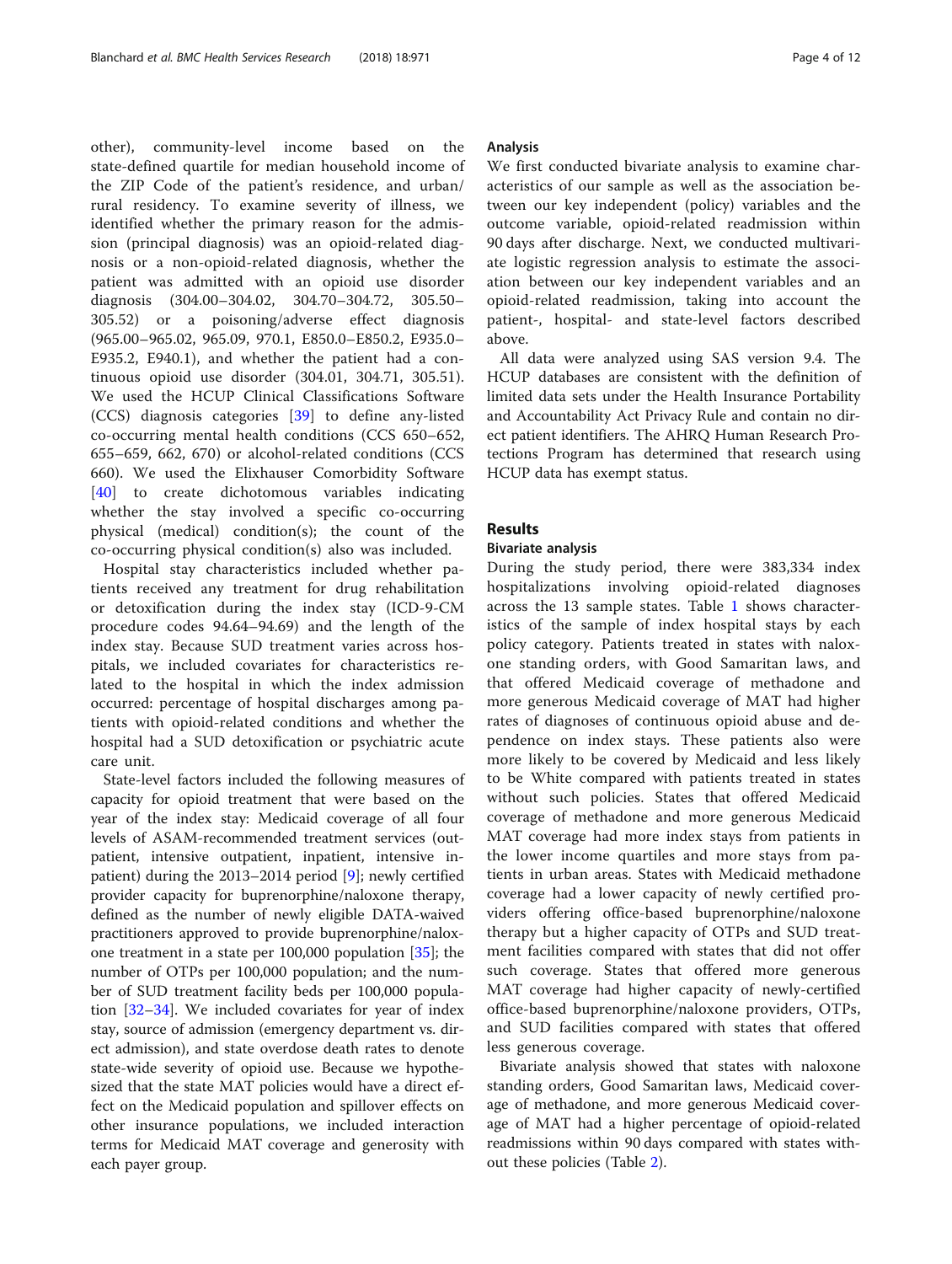# <span id="page-4-0"></span>Table 1 Characteristics of opioid-related index hospitalizations by state policy category

| Characteristic                                                      | Naloxone<br>Standing Orders |           | Good<br>Samaritan Laws                        |           | Methadone<br>Coverage<br>by Medicaid |           | MAT Coverage<br>Generosity<br>by Medicaid <sup>a</sup> |                           |
|---------------------------------------------------------------------|-----------------------------|-----------|-----------------------------------------------|-----------|--------------------------------------|-----------|--------------------------------------------------------|---------------------------|
|                                                                     | Yes                         | <b>No</b> | Yes                                           | <b>No</b> | Yes                                  | <b>No</b> | More                                                   | Less<br>Generous Generous |
| Number of stays                                                     |                             |           | 145,262 238,072 307,369 75,965 353,335 29,999 |           |                                      |           | 237.221                                                | 146,113                   |
| Patient Sociodemographic Characteristics                            |                             |           |                                               |           |                                      |           |                                                        |                           |
| Age (mean)                                                          | 47.7**                      | 46.3      | $47.0***$                                     | 46.0      | 46.9**                               | 45.8      | $45.0***$                                              | 49.7                      |
| Female (%)                                                          | 48.1**                      | 49.4      | $47.7***$                                     | 53.7      | 48.2**                               | 57.4      | $46.5***$                                              | 52.8                      |
| Race/ethnicity (%)                                                  |                             |           |                                               |           |                                      |           |                                                        |                           |
| White                                                               | 68.6 **                     | 70.1      | 68.6**                                        | 73.2      | $68.2***$                            | 85.5      | $67.9***$                                              | 72.2                      |
| Black                                                               | $12.4***$                   | 14.2      | $12.8***$                                     | 16.5      | $14.2***$                            | 5.9       | $15.3***$                                              | 10.7                      |
| Hispanic                                                            | $13.0***$                   | 9.3       | $12.7***$                                     | 2.7       | $11.4***$                            | 2.4       | $10.0***$                                              | 12.0                      |
| Other                                                               | $5.5***$                    | 4.1       | $5.3***$                                      | 1.9       | $4.9***$                             | 0.6       | $5.3***$                                               | 3.5                       |
| Missing                                                             | $0.5***$                    | 2.3       | $0.6***$                                      | 5.7       | $1.3***$                             | 5.5       | 1.6                                                    | 1.6                       |
| Expected primary payer (%)                                          |                             |           |                                               |           |                                      |           |                                                        |                           |
| Medicare                                                            | $31.5***$                   | 30.1      | $30.5***$                                     | 31.4      | $30.2***$                            | 36.1      | $27.0***$                                              | 36.5                      |
| Medicaid                                                            | 42.4**                      | 34.7      | 38.9**                                        | 32.5      | 38.6**                               | 26.1      | $42.3***$                                              | 30.0                      |
| Private insurance                                                   | $18.0***$                   | 17.5      | $17.7*$                                       | 17.4      | $17.5***$                            | 17.5      | $16.6***$                                              | 19.3                      |
| Uninsured/self-pay                                                  | $5.1***$                    | 13.2      | $8.8**$                                       | 15.5      | $9.7***$                             | 14.7      | $10.9***$                                              | 8.8                       |
| Other                                                               | $3.0***$                    | 4.4       | $4.1***$                                      | 2.8       | $4.0***$                             | 2.0       | $3.1***$                                               | 5.1                       |
| Median community-level income (%)                                   |                             |           |                                               |           |                                      |           |                                                        |                           |
| Quartile 1 (lowest)                                                 | $31.7***$                   | 34.9      | $32.4***$                                     | 38.9      | $34.0***$                            | 29.9      | $35.9***$                                              | 30.1                      |
| Quartile 2                                                          | $24.6***$                   | 23.8      | $23.9***$                                     | 25.0      | $23.7***$                            | 28.8      | $22.6***$                                              | 26.5                      |
| Quartile 3                                                          | $21.1*$                     | 20.8      | $21.1***$                                     | 20.2      | $20.6***$                            | 24.2      | $19.9***$                                              | 22.5                      |
| Quartile 4 (highest)                                                | $17.6***$                   | 16.4      | $17.5***$                                     | 14.3      | $16.9***$                            | 15.7      | $16.5***$                                              | 17.4                      |
| Missing                                                             | $5.0***$                    | 4.1       | $5.2***$                                      | 1.6       | $4.7***$                             | 1.4       | $5.1***$                                               | 3.4                       |
| Patient location (%)                                                |                             |           |                                               |           |                                      |           |                                                        |                           |
| Urban                                                               | 89.7**                      | 90.7      | $92.4***$                                     | 82.0      | $92.0***$                            | 70.9      | 93.1**                                                 | 85.8                      |
| Rural                                                               | $8.9***$                    | 8.2       | $6.2***$                                      | 17.7      | $6.7***$                             | 28.9      | $5.9***$                                               | 12.6                      |
| Patient Clinical Factors                                            |                             |           |                                               |           |                                      |           |                                                        |                           |
| Opioid-related diagnosis (%)                                        |                             |           |                                               |           |                                      |           |                                                        |                           |
| Principal                                                           | $13.3***$                   | 13.8      | $13.7*$                                       | 13.4      | $13.3***$                            | 17.0      | $14.4***$                                              | 12.2                      |
| Secondary only                                                      | 86.7**                      | 86.2      | $86.3*$                                       | 86.6      | 86.7**                               | 83.0      | $85.6***$                                              | 87.8                      |
| Any opioid abuse or dependence (%)                                  | 83.0                        | 82.9      | 83.6**                                        | 80.0      | 83.4**                               | 77.4      | 85.4**                                                 | 78.8                      |
| Continuous opioid abuse or dependence (%)                           | 29.9*                       | 29.6      | $30.8**$                                      | 25.2      | $30.4***$                            | 21.4      | $32.6***$                                              | 24.9                      |
| Mental health co-occurring diagnosis (%)                            | 54.1**                      | 55.7      | $54.2***$                                     | 58.9      | $54.6***$                            | 61.3      | 55.7**                                                 | 54.2                      |
| Alcohol abuse co-occurring diagnosis (%)                            | 19.5                        | 19.5      | $19.7***$                                     | 18.6      | $19.9***$                            | 14.5      | $21.3***$                                              | 16.5                      |
| Number of co-occurring physical conditions (mean) <sup>b</sup>      | $2.1***$                    | 2.0       | $2.0***$                                      | 2.1       | $2.0***$                             | 1.9       | $1.8***$                                               | 2.3                       |
| Initial Hospital Stay Characteristics                               |                             |           |                                               |           |                                      |           |                                                        |                           |
| Hospital stay began in ED (mean %)                                  | 75.0**                      | 76.7      | $77.4***$                                     | 70.9      | 77.2 **                              | 63.5      | 76.4**                                                 | 75.5                      |
| Length of index stay (mean days)                                    | $5.3***$                    | 5.1       | $5.3***$                                      | 4.6       | $5.2***$                             | 4.5       | $5.2***$                                               | 5.1                       |
| Receipt of rehabilitation during index stay (%)                     | $16.9***$                   | 16.1      | $16.9***$                                     | 14.7      | 16.5                                 | 16.3      | $21.2***$                                              | 8.8                       |
| Hospital Characteristics <sup>c</sup>                               |                             |           |                                               |           |                                      |           |                                                        |                           |
| Percentage of annual opioid-related discharges in index year (mean) | 3.9                         | 3.9       | 3.9                                           | 3.9       | $3.9***$                             | 3.2       | $4.7***$                                               | 2.5                       |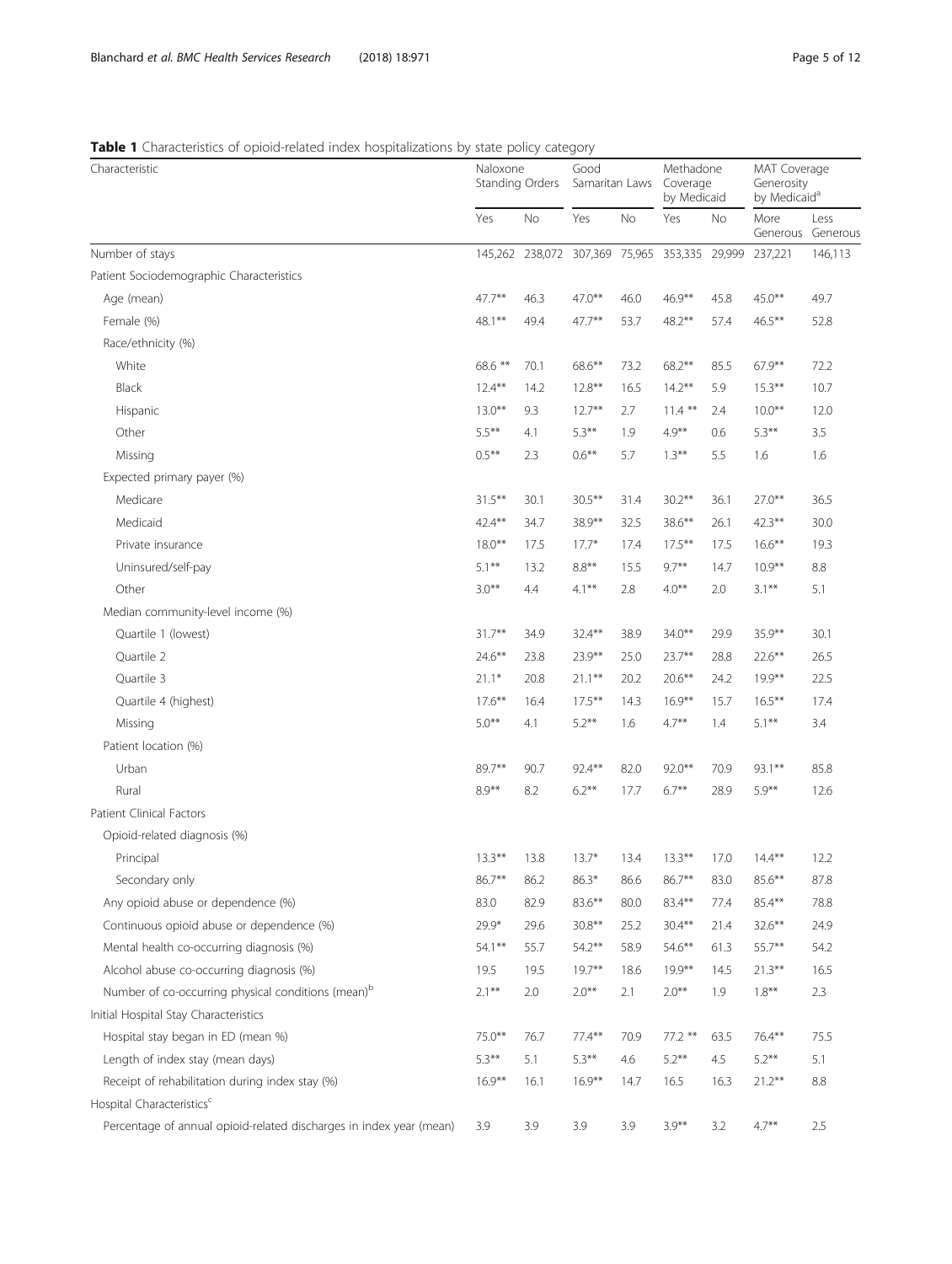## <span id="page-5-0"></span>**Table 1** Characteristics of opioid-related index hospitalizations by state policy category (Continued)

| Characteristic                                                                                                                |           | Naloxone<br>Standing Orders |           | Good<br>Samaritan Laws |           | Methadone<br>Coverage<br>by Medicaid |                  | MAT Coverage<br>Generosity<br>by Medicaid <sup>a</sup> |  |
|-------------------------------------------------------------------------------------------------------------------------------|-----------|-----------------------------|-----------|------------------------|-----------|--------------------------------------|------------------|--------------------------------------------------------|--|
|                                                                                                                               | Yes       | <b>No</b>                   | Yes       | <b>No</b>              | Yes       | <b>No</b>                            | More<br>Generous | Less<br>Generous                                       |  |
| Alcohol/substance use disorder (SUD) detoxification unit (%)                                                                  |           |                             |           |                        |           |                                      |                  |                                                        |  |
| <b>No</b>                                                                                                                     | 56.8**    | 59.3                        | $57.5***$ | 61.8                   | 58.0**    | 62.1                                 | $53.0***$        | 67.0                                                   |  |
| Yes                                                                                                                           | $26.7***$ | 24.3                        | $25.9***$ | 22.3                   | $25.7***$ | 19.4                                 | $32.8***$        | 12.8                                                   |  |
| Not reported                                                                                                                  | 16.6      | 16.4                        | $16.6***$ | 15.9                   | $16.3***$ | 18.5                                 | $14.2***$        | 20.1                                                   |  |
| Psychiatric acute care unit (%)                                                                                               |           |                             |           |                        |           |                                      |                  |                                                        |  |
| <b>No</b>                                                                                                                     | $35.9***$ | 30.9                        | $32.9*$   | $32.5*$                | $32.7***$ | 34.7                                 | $25.7***$        | 44.4                                                   |  |
| Yes                                                                                                                           | $47.5***$ | 52.8                        | $50.6***$ | 51.6                   | $51.1***$ | 46.8                                 | $60.1***$        | 35.7                                                   |  |
| Not reported                                                                                                                  | $16.6*$   | 16.3                        | $16.5***$ | 15.9                   | $16.2***$ | 18.5                                 | $14.2***$        | 19.9                                                   |  |
| State Factors                                                                                                                 |           |                             |           |                        |           |                                      |                  |                                                        |  |
| Medicaid coverage of ASAM recommended treatment services (mean)                                                               | $87.1***$ | 58.7                        | $72.0***$ | 59.1                   | $69.2***$ | 72.6                                 | $65.0***$        | 76.6                                                   |  |
| Newly certified provider capacity for buprenorphine/naloxone per<br>100,000 state population during year of index stay (mean) | $86.2***$ | 76.4                        | 79.9**    | 80.9                   | 78.8**    | 96.1                                 | $95.6***$        | 55.0                                                   |  |
| Number of opioid treatment programs per 100,000 state population<br>during year of index stay (mean)                          | $0.6*$    | 0.6                         | $0.6***$  | 0.5                    | $0.6***$  | 0.1                                  | $0.7***$         | 0.3                                                    |  |
| SUD treatment capacity per 100,000 state population during year of<br>index stay (mean)                                       | 43.4**    | 42.2                        | $45.2***$ | 32.4                   | $43.7**$  | 30.5                                 | $48.6***$        | 33.0                                                   |  |
| Opioid overdose death rate during year of index stay (mean)                                                                   | $9.1***$  | 9.3                         | $8.7**$   | 11.4                   | $9.1***$  | 11.0                                 | $10.7***$        | 6.9                                                    |  |

ASAM American Society of Addiction Medicine, MAT medication-assisted treatment, OTP opioid treatment program, SUD substance use disorder  $*<sub>p</sub> < 0.05$ ;  $**<sub>p</sub> < 0.001$ 

<sup>a</sup>This is a composite variable of preauthorization requirements for buprenorphine/naloxone, preauthorization for naltrexone, dosing limits for buprenorphine/ naltrexone, and SUD counseling requirements

bCo-occurring conditions were formulated from 25 Elixhauser comorbidities (excluding mental health and SUD variables, which are reported as separate variables)<br>Hospital characteristics describe the bospital at which the in Hospital characteristics describe the hospital at which the index visit occurred

Multivariate analysis

| Table 2 Bivariate results: unadjusted association of 90-day |  |
|-------------------------------------------------------------|--|
| readmission and state policy                                |  |

| <b>State Policy</b>                              | % Readmitted<br>Within 90 Days | 95% CI      |  |
|--------------------------------------------------|--------------------------------|-------------|--|
| Naloxone standing orders                         |                                |             |  |
| Yes                                              | $3.2*$                         | $3.1 - 3.2$ |  |
| <b>No</b>                                        | 2.8                            | $2.8 - 2.9$ |  |
| Good Samaritan laws                              |                                |             |  |
| Yes                                              | $3.2*$                         | $3.2 - 3.3$ |  |
| <b>No</b>                                        | 1.7                            | $1.6 - 1.8$ |  |
| Methadone coverage by Medicaid                   |                                |             |  |
| Yes                                              | $3.0*$                         | $3.0 - 3.1$ |  |
| <b>No</b>                                        | 1.8                            | $1.6 - 1.9$ |  |
| MAT coverage generosity by Medicaid <sup>a</sup> |                                |             |  |
| More generous                                    | $3.5*$                         | $3.5 - 3.6$ |  |
| Less generous                                    | 2.0                            | $1.9 - 2.1$ |  |

CI confidence interval, MAT, medication-assisted treatment

<sup>a</sup>This is a composite variable of preauthorization requirements for buprenorphine/naloxone, preauthorization for naltrexone, dosing limits for buprenorphine/naltrexone, and substance use disorder

counseling requirements

Table [3](#page-6-0) shows the results of our multivariate analysis. Patients in states with naloxone standing orders had higher odds of an opioid-related readmission (OR = 1.14, 95%  $CI = 1.07 - 1.20$  compared with patients in states without naloxone standing orders. There was no significant relationship between Good Samaritan laws and opioid-related readmission.

By insurance group, compared with states without Medicaid methadone coverage, the odds of readmission in states with Medicaid methadone coverage were higher among Medicare patients  $(OR = 1.40, 95\% \text{ CI} = 1.15-$ 1.72), privately insured patients (OR = 1.87, 95% CI = 1.44–2.41), and uninsured patients (OR = 1.57, 95% CI = 1.06–2.33). Medicaid methadone coverage was not associated with readmission among Medicaid patients.

The odds of readmission in states with more generous Medicaid MAT coverage were lower among Medicare and privately insured patients ( $OR = 0.80$ ,  $95\%$   $CI = 0.70 - 0.91$ ;  $OR = 0.74$ , 95%  $CI = 0.63 - 0.85$ , respectively) but higher among Medicaid patients (OR =  $1.28$ , 95% CI =  $1.11-1.48$ ) compared with these same groups of patients in states with less generous Medicaid MAT coverage. Medicaid MAT coverage generosity was not associated with readmissions among uninsured patients.

 $*_{p}$  < 0.001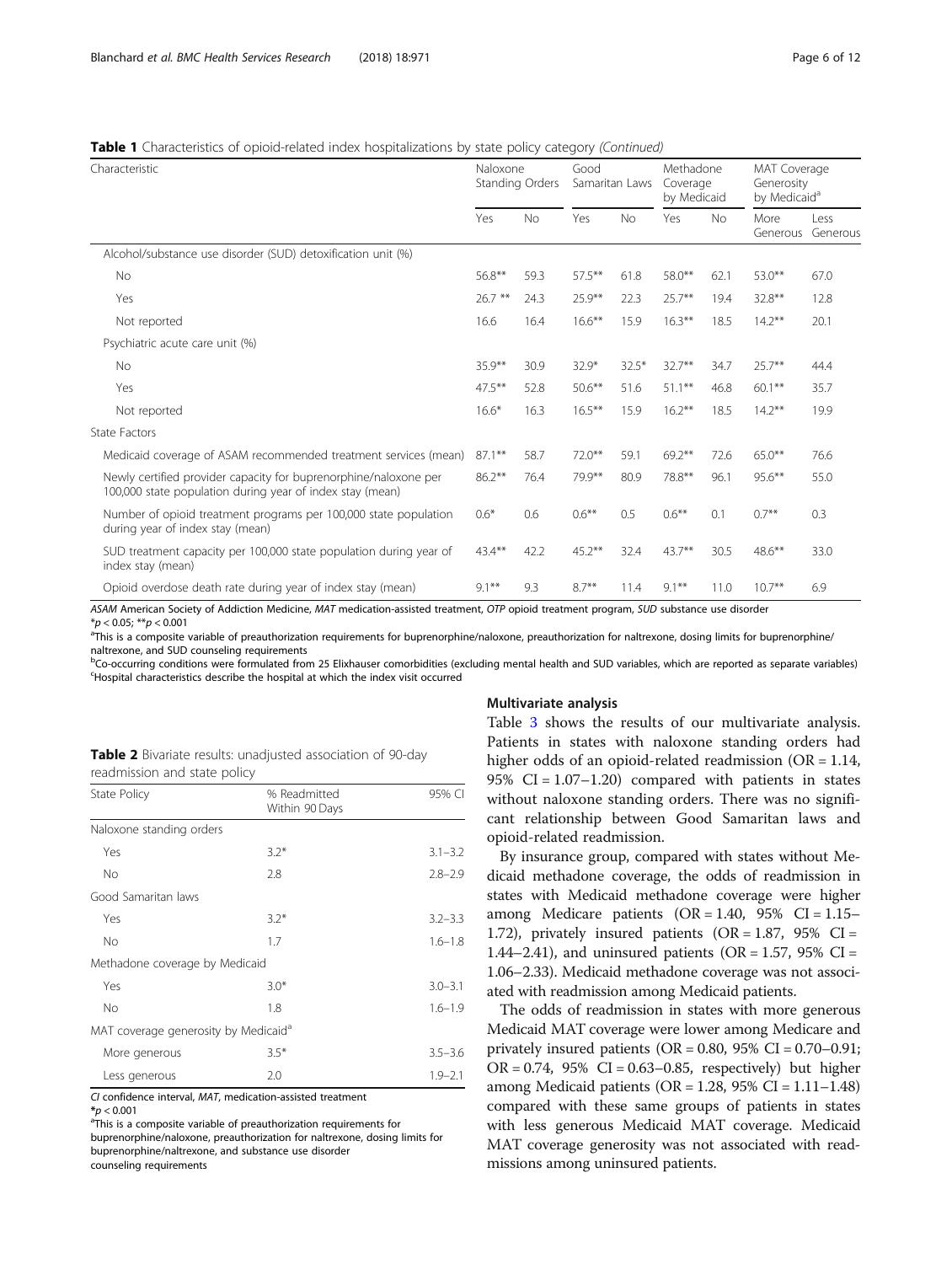# <span id="page-6-0"></span>Table 3 Multivariate results: adjusted association of 90-day readmission and state policies<sup>a</sup>

| Variable                                                                                          | 90-Day Readmission |               |  |  |
|---------------------------------------------------------------------------------------------------|--------------------|---------------|--|--|
|                                                                                                   | <b>OR</b>          | 95% CI        |  |  |
| Key Independent Variables                                                                         |                    |               |  |  |
| Naloxone standing orders                                                                          | $1.14***$          | $1.07 - 1.20$ |  |  |
| Good Samaritan laws                                                                               | 1.07               | $0.97 - 1.19$ |  |  |
| Methadone coverage by Medicaid, by payer<br>(reference: without methadone coverage) <sup>b</sup>  |                    |               |  |  |
| Medicaid                                                                                          | 1.23               | $0.97 - 1.56$ |  |  |
| Medicare                                                                                          | $1.40***$          | $1.15 - 1.72$ |  |  |
| Private insurance                                                                                 | $1.87***$          | $1.44 - 2.41$ |  |  |
| Uninsured                                                                                         | $1.57*$            | $1.06 - 2.33$ |  |  |
| Other insurance/missing                                                                           | 0.99               | $0.56 - 1.72$ |  |  |
| MAT coverage generosity by Medicaid, by payer<br>(reference: less generous coverage) <sup>c</sup> |                    |               |  |  |
| Medicaid                                                                                          | $1.28***$          | $1.11 - 1.48$ |  |  |
| Medicare                                                                                          | $0.80**$           | $0.70 - 0.91$ |  |  |
| Private insurance                                                                                 | $0.74***$          | $0.63 - 0.85$ |  |  |
| Uninsured                                                                                         | 1.20               | $0.95 - 1.51$ |  |  |
| Other insurance/missing                                                                           | 1.14               | $0.86 - 1.50$ |  |  |
| Covariates                                                                                        |                    |               |  |  |
| Patient Sociodemographic Characteristics                                                          |                    |               |  |  |
| Age                                                                                               | $0.99***$          | $0.99 - 0.99$ |  |  |
| Female                                                                                            | $0.86***$          | $0.83 - 0.90$ |  |  |
| Race/ethnicity (reference: White)                                                                 |                    |               |  |  |
| Black                                                                                             | 0.97               | $0.91 - 1.03$ |  |  |
| Hispanic                                                                                          | 1.05               | $0.98 - 1.11$ |  |  |
| Other                                                                                             | 0.97               | $0.89 - 1.05$ |  |  |
| Missing                                                                                           | $0.78*$            | $0.63 - 0.97$ |  |  |
| Median community-level income<br>(reference: Quartile 4, highest)                                 |                    |               |  |  |
| Quartile 1 (lowest)                                                                               | $0.87***$          | $0.82 - 0.92$ |  |  |
| Quartile 2                                                                                        | $0.84***$          | $0.79 - 0.89$ |  |  |
| Quartile 3                                                                                        | $0.87***$          | $0.82 - 0.92$ |  |  |
| Missing                                                                                           | 0.95               | $0.86 - 1.05$ |  |  |
| Patient location: rural (reference: urban)                                                        | $0.84***$          | $0.78 - 0.92$ |  |  |
| <b>Patient Clinical Factors</b>                                                                   |                    |               |  |  |
| Opioid-related diagnosis: principal<br>(reference: secondary diagnosis only)                      | $1.88***$          | $1.79 - 1.98$ |  |  |
| Any opioid abuse or dependence                                                                    | $0.83***$          | $0.76 - 0.90$ |  |  |
| Continuous opioid abuse or dependence                                                             | $1.16***$          | $1.10 - 1.21$ |  |  |
| Mental health co-occurring diagnosis                                                              | $1.09***$          | $1.03 - 1.15$ |  |  |
| Alcohol abuse co-occurring diagnosis                                                              | 1.01               | $0.96 - 1.06$ |  |  |
| Number of co-occurring physical conditions <sup>d</sup>                                           | $1.29***$          | $1.08 - 1.53$ |  |  |
| Initial Hospital Stay Characteristics                                                             |                    |               |  |  |
| Hospital stay began in emergency department                                                       | $1.16***$          | $1.11 - 1.22$ |  |  |
| Length of index stay                                                                              | $0.98***$          | $0.98 - 0.99$ |  |  |
| Receipt of rehabilitation during index stay                                                       | $1.96***$          | 1.84-2.09     |  |  |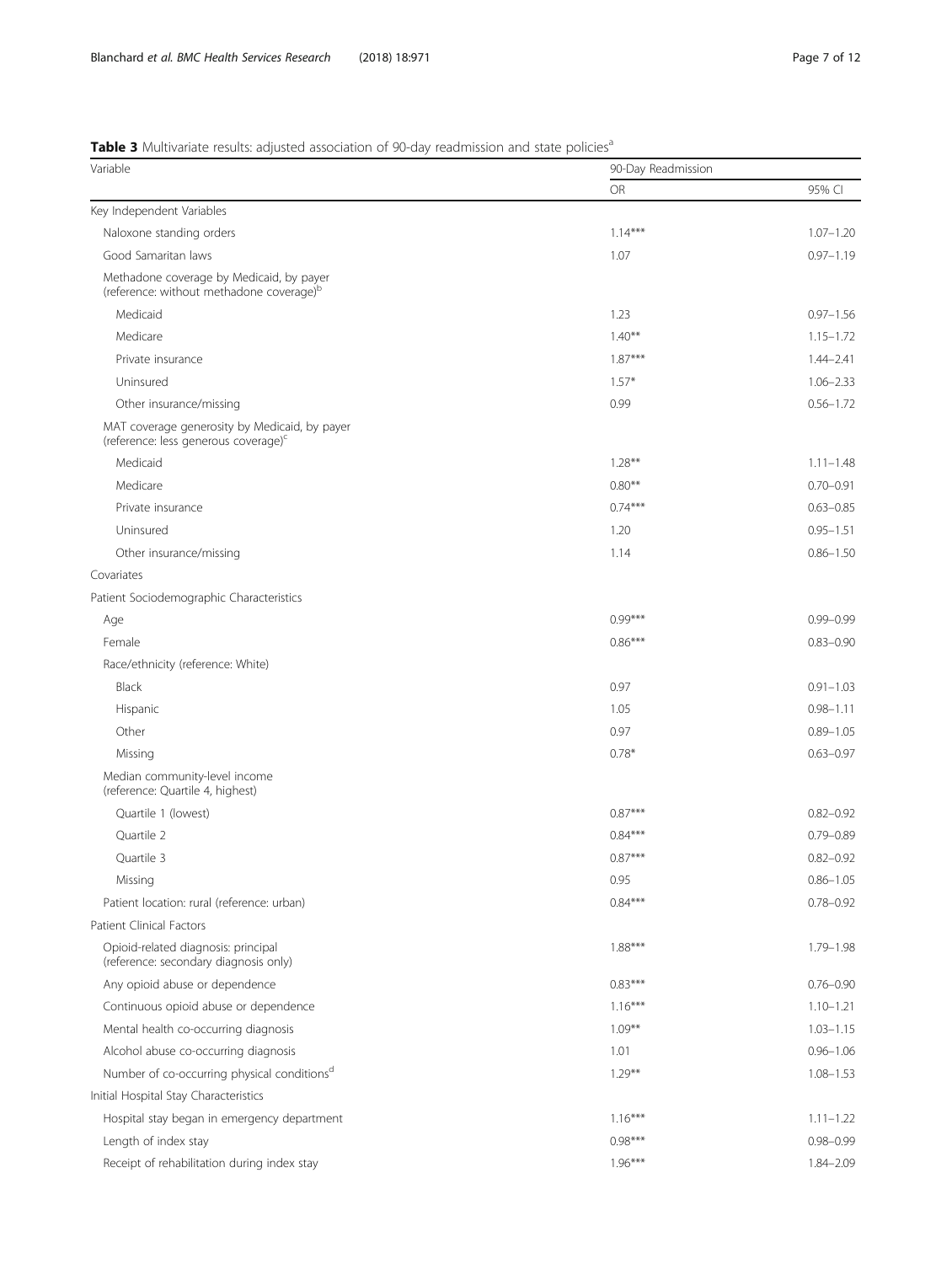## **Table 3** Multivariate results: adjusted association of 90-day readmission and state policies<sup>a</sup> (Continued)

| Variable                                                                                                                | 90-Day Readmission |               |  |  |
|-------------------------------------------------------------------------------------------------------------------------|--------------------|---------------|--|--|
|                                                                                                                         | <b>OR</b>          | 95% CI        |  |  |
| Hospital Characteristics                                                                                                |                    |               |  |  |
| Percentage of annual opioid-related discharges in index year                                                            | $1.02***$          | $1.02 - 1.03$ |  |  |
| Alcohol/ SUD detoxification unit (reference: no unit)                                                                   |                    |               |  |  |
| Yes                                                                                                                     | $1.27***$          | $1.20 - 1.34$ |  |  |
| Not reported                                                                                                            | 0.90               | $0.33 - 2.43$ |  |  |
| Psychiatric acute care unit (reference: no unit)                                                                        |                    |               |  |  |
| Yes                                                                                                                     | 1.01               | $0.96 - 1.06$ |  |  |
| Not reported                                                                                                            | 1.23               | $0.45 - 3.33$ |  |  |
| State Factors                                                                                                           |                    |               |  |  |
| Medicaid coverage of all four ASAM recommended services                                                                 | $0.74***$          | $0.66 - 0.82$ |  |  |
| Newly certified provider capacity for buprenorphine/naloxone per 1<br>00,000 state population during year of index stay | $1.00*$            | $1.00 - 1.00$ |  |  |
| Number of opioid treatment programs per 100,000 state population<br>during year of index stay                           | $0.35***$          | $0.28 - 0.44$ |  |  |
| SUD treatment capacity per 100,000 state population during year of<br>index stay                                        | $1.04***$          | $1.03 - 1.04$ |  |  |
| Opioid overdose death rate during year of index stay                                                                    | $1.02*$            | $1.01 - 1.04$ |  |  |

ASAM American Society of Addiction Medicine, CI confidence interval, MAT medication-assisted treatment, OR odds ratio, SUD substance use disorder \*p < 0.05; \*\*p < 0.01; \*\*\*p < 0.001<br><sup>a</sup>The model also controlled for co-occurring physical conditions and year of discharge, which are not listed in the table

<sup>b</sup>Odds ratios were calculated by using an interaction term for Medicaid methadone coverage and each of the payer groups

c This is a composite variable of preauthorization requirements for buprenorphine/naloxone, preauthorization for naltrexone, dosing limits for buprenorphine/

naltrexone, and substance use disorder counseling requirements. Odds ratios were calculated by using an interaction term for Medicaid MAT generosity and each of the payer groups

<sup>d</sup>Co-occurring conditions were formulated from 25 Elixhauser comorbidities (excluding mental health substance abuse variables, which are reported as separate variables)

Among the covariates in our model, patients treated in states where Medicaid covered all four ASAM-recommended treatment levels and states with more OTPs had lower odds of an opioid-related readmission  $(OR = 0.74, 95\% \text{ CI} = 0.66 - 0.82; \text{ OR} = 0.35,$ 95% CI = 0.28–0.44, respectively) than did patients in states without these capacities. By contrast, patients in states with more substance use facility beds (which included residential and inpatient beds for all payers) and a higher opioid death rate had higher odds of readmission (OR = 1.04, 95% CI = 1.03–1.04; OR = 1.02, 95% CI =  $1.01 - 1.04$ , respectively).

Other factors associated with higher odds of an opioid-related readmission included the following at index hospitalization: a continuous opioid-related diagnosis, an opioid principal diagnosis, more physical codiagnoses, a mental health codiagnosis, and receipt of inpatient detoxification or rehabilitation treatment. In addition, patients with index stays in hospitals with more opioid-related discharges or with dedicated SUD treatment units had higher odds of readmission. By contrast, patients who were female, from the lowest income quartile or rural areas, with an opioid use disorder diagnosis (vs. a poisoning or adverse event diagnosis), or with a longer index stay had lower odds of readmission.

### **Discussion**

In this study, patients with an opioid-related hospitalization in states with naloxone standing orders, more generous Medicaid methadone coverage (for the privately insured, Medicare, and uninsured groups), and more generous Medicaid MAT coverage (for the Medicaid group) had higher odds of an opioid-related readmission within 90 days. It is likely that policies that address opioid use disorders, such as the ones we explored, were implemented in states that had high need for opioid-related intervention. For example, states with more generous Medicaid MAT coverage had higher opioid death rates. Patients in states with these policies were more likely to be admitted for continuous opioid use and more likely to be covered by Medicaid than patients from states without these policies. Another possible explanation for our findings is that states that implemented these policies had more aggressive lobbying efforts to promote passage of such laws coupled with educational campaigns that resulted in an increase in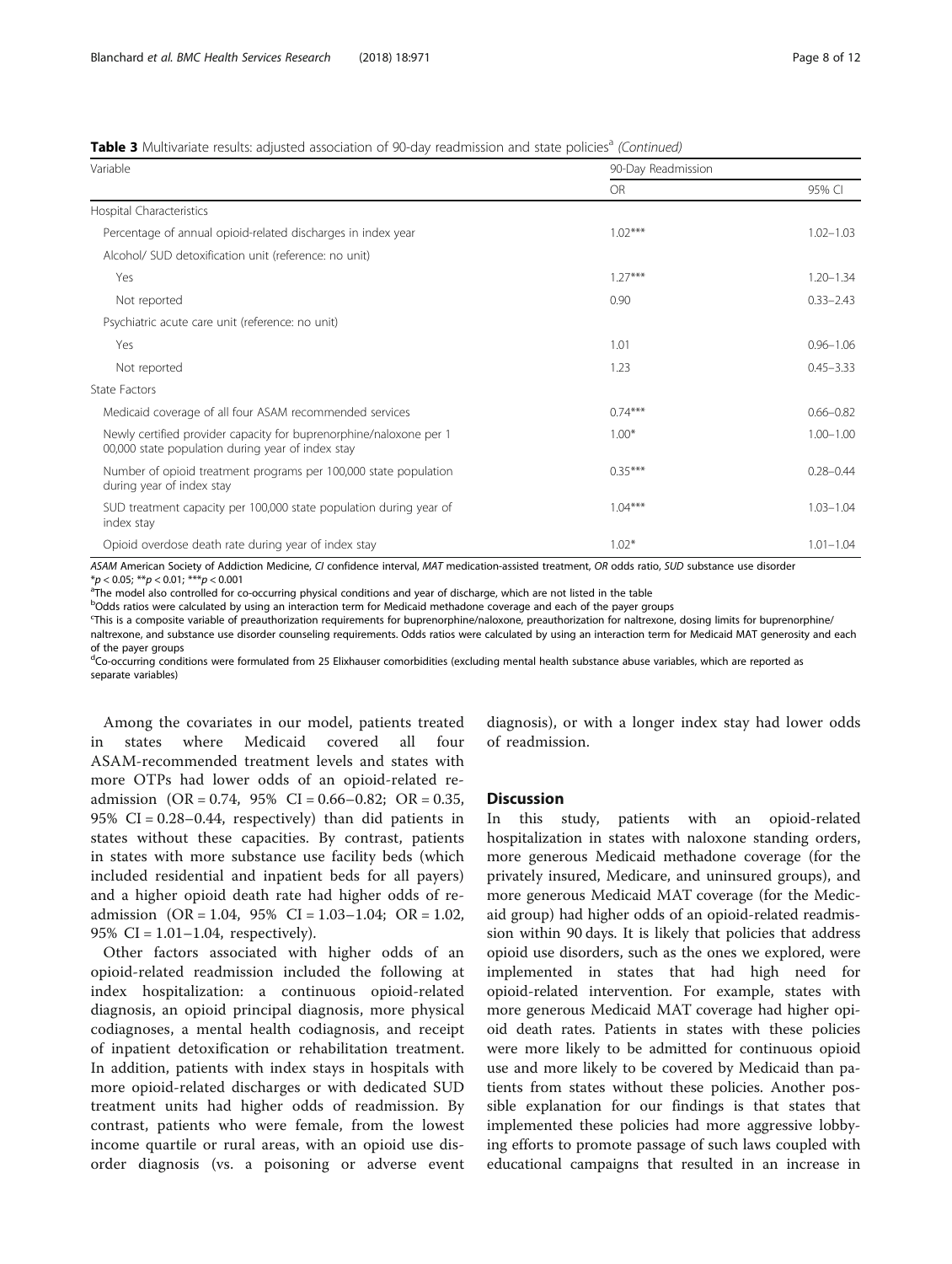patient awareness about the importance of acute treatment for opioids [\[41\]](#page-11-0).

Contrary to our hypothesis, patients in states with naloxone standing orders were more likely to be readmitted for opioid use than were patients in states without these policies. Prior research has shown that naloxone may reduce overdose mortality [\[42](#page-11-0)]. For example, a Massachusetts study showed that communities that distributed nasal naloxone had a reduction in overdose deaths compared with those that did not [\[10\]](#page-10-0). One explanation for our study's findings is that by preventing deaths outside of the hospital, naloxone access may allow individuals to survive the initial opioid overdose and get to the hospital to seek care.

We did not find any relationship between Good Samaritan laws and opioid-related readmissions. We may not have had sufficient time to see the effects of these laws, many of which were implemented recently [\[7](#page-10-0)]. Despite the increasing adoption of Good Samaritan laws, many individuals who are at the greatest risk of opioid overdose are unaware of their existence or scope. A 2015 survey in Rhode Island of young adults who reported nonmedical use of prescription opioids showed that fewer than half knew about the state's Good Samaritan law, enacted in 2012 [[43](#page-11-0)]. To be most effective, it is likely that these laws need to be accompanied by educational campaigns alerting potential beneficiaries of their existence.

This analysis showed associations of varying magnitude and significance, depending on insurance coverage, between opioid-related readmission and Medicaid coverage of methadone and Medicaid MAT coverage generosity. Methadone coverage did not have a statistically significant association with readmission in the Medicaid population. However, in all other payer populations, individuals treated in states with Medicaid methadone coverage had higher odds of readmission. In prior studies among the Medicaid population, methadone use has been associated with an increased likelihood of acute care use for overdoses from opioids [[44](#page-11-0)–[46](#page-11-0)]. When patients present to OTPs for methadone, they have access to providers who may identify the need for acute care for opioid-related diagnoses that may warrant medical intervention. Medicaid coverage of methadone may help provide funding to OTPs that allow patients, regardless of insurance status, to obtain such access to care [\[4](#page-10-0), [12](#page-10-0)]. In 2003, after Oregon temporarily discontinued Medicaid coverage of methadone, providers reported decreases in staff support and services related to the loss of this funding [\[12](#page-10-0)].

Medicaid MAT coverage generosity was associated with lower odds of an opioid-related readmission among individuals covered by Medicare or private insurance but higher odds of readmission for those covered by Medicaid. The reason is not entirely clear. The Medicaid population historically has had high rates of readmission, particularly for SUDs [[38\]](#page-10-0). Our finding may reflect lower access to resources needed for outpatient rehabilitation services and coordinated care after an acute care episode among individuals covered by Medicaid [\[38](#page-10-0), [47](#page-11-0)]. Individuals covered by private insurance and Medicare in states with generous Medicaid MAT coverage may be seeing benefits to therapy not otherwise realized among individuals covered by Medicaid, suggesting some spillover effects to privately insured and Medicare beneficiaries (e.g., because of greater provider awareness of MAT), perhaps combined with better access to other outpatient support services.

The findings also demonstrated that outpatient treatment capacity, along with coverage, is an important factor associated with readmission, particularly among the Medicaid population. Many states face barriers to distribution of MAT that extend beyond coverage, including lack of available providers, which tends to be most severe for publicly funded facilities [[48\]](#page-11-0). In this analysis, individuals in states with more OTP facilities that distribute methadone, and often other forms of MAT, had lower odds of readmission. In addition, individuals in states where Medicaid covered all four ASAM levels of SUD treatment had lower odds of readmission. Even if a state offers Medicaid coverage of MAT, individuals in states with low availability of the types of providers needed to deliver MAT likely would not benefit from these coverage policies. After Massachusetts expanded coverage of SUD services, use of the services remained essentially flat—possibly because of a lack of expansion of infrastructure or sufficient engagement of clients [\[49\]](#page-11-0).

Our study had some limitations. We did not have information in our sample on individual patient treatment or on whether individuals received treatment outside of the acute care medical or surgical hospital setting. We also did not have information on events that occurred outside of the acute care setting, such as post-discharge deaths, that may have affected our outcomes. Although we had the exact dates of implementation for naloxone standing orders and Good Samaritan laws, we did not have the exact dates of implementation for Medicaid methadone or MAT coverage policies. For the latter, we relied on general implementation information for the range of years during our study's data collection period. Another limitation is that the association between our outcome and our policy variables may have been related to unmeasured variables; in addition, there may have been unmeasured endogenous terms that may have similarly impacted both the outcome and predictor variables. In addition, the available policy information did not distinguish between Medicaid fee-for-service and managed care for most states in our sample. Medicaid managed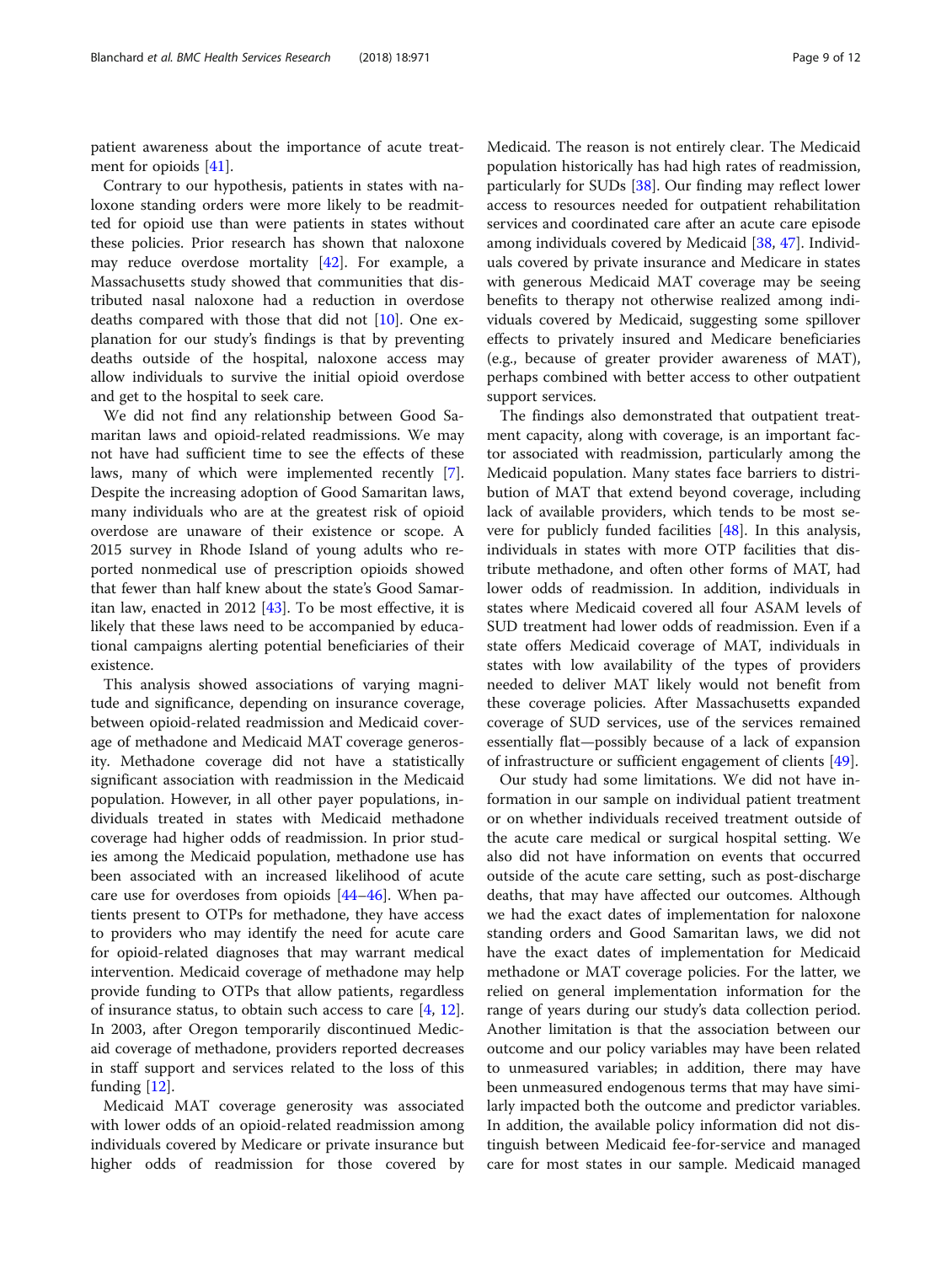<span id="page-9-0"></span>care plans may have separate formularies from fee-for-service formularies that may involve medication restrictions and prior authorization and utilization review requirements. Our sources indicated, however, that states in our sample had similar SUD coverage requirements under both types of plans. Finally, since our analysis was limited to 13 states, our results may not be generalizable to other regions or the nation as a whole.

# Conclusions

Policies to address opioid use disorders such as naloxone standing orders, Good Samaritan laws, and MAT coverage are still in their nascent stages but have the potential to affect acute care utilization, including readmissions. The implementation of such policies in the states included in this study may have been motivated by higher rates of continuous opioid abuse and dependence in the population. Although some policies were associated with increased rates of readmissions, others were associated with a decrease or no change in readmission rates. We propose some explanations for our findings; however, more research is needed to understand how these policies can be most effective in influencing acute care utilization, including educating the public about the existence of these benefits and ensuring that states have adequate capacity to optimize their effectiveness.

# **Endnotes**

<sup>1</sup>We did not include data for quarter 4 of 2015 because of the transition during this time from the ICD-9-CM to the ICD-10-CM/PCS coding system, which previous research suggests may have issues with compatibility [\[50\]](#page-11-0).

<sup>2</sup>We used hospital discharges in January through March 2013 only for assessment of the 90-day pre-index period and discharges from July through September 2015 only for assessment of the 90-day post-index readmission period.

#### Abbreviations

AHRQ: Agency for Healthcare Research and Quality; ASAM: American Society of Addiction Medicine; CCS: Clinical Classifications Software; DATA: Drug Addiction Treatment Act; FDA: The Food and Drug Administration; HCUP: Healthcare Cost and Utilization Project; ICD-9-CM: International Classification of Diseases, Ninth Revision, Clinical Modification; MAT: Medication-assisted treatment; OTP: Opioid treatment program; POA: Present on admission; SID: State Inpatient Databases; SUD: Substance use disorder

#### Acknowledgements

The authors gratefully acknowledge Minya Sheng, MS (IBM Watson Health) for assistance in programming and data management; Eli Cutler, PhD (IBM Watson Health) and Frank Yoon, PhD (IBM Watson Health) for providing statistical guidance; Rosanna Coffey, PhD (IBM Watson Health) for providing topical expertise and insights; and Linda Lee, PhD (IBM Watson Health) and Paige Jackson, MS (IBM Watson Health) for providing editorial review of the manuscript. We would like to thank Colleen Grogan, PhD and other members of the National Drug Abuse Treatment System Survey (NDATSS)

research team for contributing to our analysis by sharing Medicaid MAT policy data for the 2013–2014 period.

We also wish to acknowledge the 13 Healthcare Cost and Utilization Project (HCUP) Partner organizations that contributed to the 2013–2015 HCUP State Inpatient Databases (SID) used in this study: Arkansas Department of Health, California Office of Statewide Health Planning and Development, Florida Agency for Health Care Administration, Georgia Hospital Association, Iowa Hospital Association, Maryland Health Services Cost Review Commission, Massachusetts Center for Health Information and Analysis, Nebraska Hospital Association, Nevada Department of Health and Human Services, New York State Department of Health, Tennessee Hospital Association, Vermont Association of Hospitals and Health Systems, and Wisconsin Department of Health Services.

#### Funding

This research was supported by the Agency for Healthcare Research and Quality (AHRQ), Center for Delivery, Organization, and Markets, Healthcare Cost and Utilization Project (HCUP). One of the study authors is an employee of AHRQ (K.C.H), and he contributed to all aspects of the study as a collaborator with the authors who are not employees of AHRQ (J.B., A.J.W., M.L.B., K.W.M.). The views expressed in this article are those of the authors and do not necessarily reflect those of AHRQ or the U.S. Department of Health and Human Services.

#### Availability of data and materials

The data that support the findings of this study are available from the Agency for Healthcare Quality and Research but restrictions apply to the availability of these data, which were used under license for the current study, and so are not publicly available.

#### Authors' contributions

All authors, J.B., A.J.W., M.L.B., K.W.M. and K.C.H., made substantial contributions to the design, analysis, and interpretation of results of this study and completion of the manuscript. All authors read and approved the final manuscript.

#### Ethics approval and consent to participate

The HCUP databases are consistent with the definition of limited data sets under the Health Insurance Portability and Accountability Act Privacy Rule and contain no direct patient identifiers. The AHRQ Human Research Protections Program has determined that research using HCUP data has exempt status.

#### Consent for publication

#### Not applicable.

#### Competing interests

The authors declare that they have no competing interests.

#### Publisher's Note

Springer Nature remains neutral with regard to jurisdictional claims in published maps and institutional affiliations.

#### Author details

<sup>1</sup>RAND Corporation, 1200 Hayes Street, Arlington, VA 22202, USA. <sup>2</sup>George Washington University, 2120 L Street NW, Suite 450, Washington, DC 20037, USA. <sup>3</sup>IBM Watson Health, 5425 Hollister Avenue, Suite 140, Santa Barbara, CA 93111, USA. <sup>4</sup>ML Barrett, Inc., 13943 Boquita Drive, Del Mar, CA 92014, USA.<br><sup>5</sup>Aganov for Hoalthcare Besoarch and Quality, 5600 Fishers Lang, Boshville. Agency for Healthcare Research and Quality, 5600 Fishers Lane, Rockville, MD 20857, USA.

# Received: 4 June 2018 Accepted: 12 November 2018<br>Published online: 17 December 2018

#### References

- National Institute on Drug Abuse, 2017. Overdose death rates. [https://](https://www.drugabuse.gov/related-topics/trends-statistics/overdose-death-rates) [wwwdrugabusegov/related-topics/trends-statistics/overdose-death-rates](https://www.drugabuse.gov/related-topics/trends-statistics/overdose-death-rates) Accessed 03 April 17.
- 2. Weiss, A.J., Elixhauser, A. Barrett, M.L., Steiner, C.A., Bailey, M.K., O'Malley, L., 2016. Opioid-Related Inpatient Stays and Emergency Department Visits by State, 2009-2014. HCUP statistical brief #219. Agency for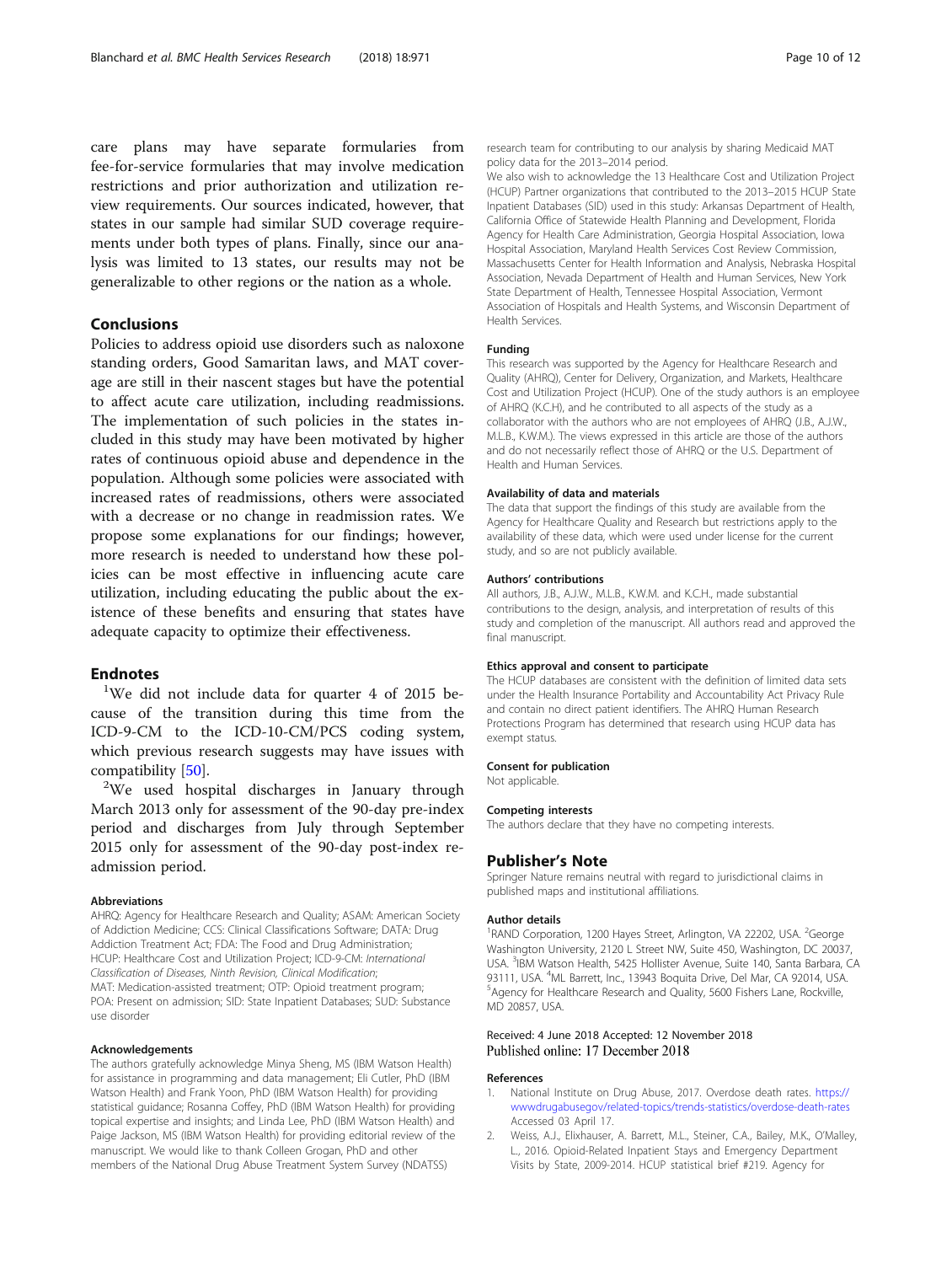<span id="page-10-0"></span>Healthcare Research and Quality. [http://www.hcup-us.ahrq.gov/reports/](http://www.hcup-us.ahrq.gov/reports/statbriefs/sb219-Opioid-Hospital-Stays-ED-Visits-by-State.pdf) [statbriefs/sb219-Opioid-Hospital-Stays-ED-Visits-by-State.pdf](http://www.hcup-us.ahrq.gov/reports/statbriefs/sb219-Opioid-Hospital-Stays-ED-Visits-by-State.pdf). Accessed 27 April 2018.

- Lim JK, Bratberg JP, Davis CS, Green TC, Walley AY. Prescribe to prevent: overdose prevention and naloxone rescue kits for prescribers and pharmacists. J Addict Med. 2016;10:300–8. [https://doi.org/10.1097/ADM.](https://doi.org/10.1097/ADM.0000000000000223) [0000000000000223](https://doi.org/10.1097/ADM.0000000000000223).
- 4. American Society of Addiction Medicine, 2013. Advancing Access to Addiction Medications: Implications for Opioid Addiction Treatment. [http://](http://www.asam.org/docs/default-source/advocacy/aaam_implications-for-opioid-addiction-treatment_final) [www.asam.org/docs/default-source/advocacy/aaam\\_implications-for-opioid](http://www.asam.org/docs/default-source/advocacy/aaam_implications-for-opioid-addiction-treatment_final)[addiction-treatment\\_final.](http://www.asam.org/docs/default-source/advocacy/aaam_implications-for-opioid-addiction-treatment_final) Accessed 24 April 2018.
- 5. Network of Public Health Law, 2017. Using Law to Support Pharmacy Naloxone Distribution. [https://www.networkforphl.org/\\_asset/qdkn97/](https://www.networkforphl.org/_asset/qdkn97/Pharmacy-Naloxone-Distributions.pdf) [Pharmacy-Naloxone-Distributions.pdf](https://www.networkforphl.org/_asset/qdkn97/Pharmacy-Naloxone-Distributions.pdf). Accessed 24 April 2018.
- Policy Surveillance Program: A Law Atlas Project, n.d.b. Naloxone Overdose Prevention Laws. [http://lawatlas.org/page/naloxone-overdose-prevention](http://lawatlas.org/page/naloxone-overdose-prevention-laws)[laws](http://lawatlas.org/page/naloxone-overdose-prevention-laws). Accessed 25 May 2017.
- 7. Policy Surveillance Program: A Law Atlas Project, n.d.a. Good Samaritan Overdose Prevention Laws. [http://lawatlas.org/page/good-samaritan](http://lawatlas.org/page/good-samaritan-overdose-prevention-laws)[overdose-prevention-laws](http://lawatlas.org/page/good-samaritan-overdose-prevention-laws). Accessed 25 May 2017.
- 8. American Society of Addiction Medicine, 2015. The National Practice Guideline for the Use of Medications in the Treatment of Addiction Involving Opioid Use. [http://www.asam.org/docs/default-source/practice](http://www.asam.org/docs/default-source/practice-support/guidelines-and-consensus-docs/asam-national-practice-guideline-supplement.pdf)[support/guidelines-and-consensus-docs/asam-national-practice-guideline](http://www.asam.org/docs/default-source/practice-support/guidelines-and-consensus-docs/asam-national-practice-guideline-supplement.pdf)[supplement.pdf.](http://www.asam.org/docs/default-source/practice-support/guidelines-and-consensus-docs/asam-national-practice-guideline-supplement.pdf) (Accessed 08 April 2018).
- Grogan CM, Andrews C, Abraham A, Humphreys K, Pollack HA, Smith BT, Friedmann PD. Survey highlights differences in Medicaid coverage for substance use treatment and opioid use disorder medications. Health Aff. 2016;35:2289–96. [https://doi.org/10.1377/hlthaff.2016.0623.](https://doi.org/10.1377/hlthaff.2016.0623)
- 10. Walley AY, Xuan Z, Hackman HH, Quinn E, Doe-Simkins M, Sorensen-Alawad A, Ruiz S, Ozonoff A. Opioid overdose rates and implementation of overdose education and nasal naloxone distribution in Massachusetts: interrupted time series analysis. BMJ. 2013;346:f174. <https://doi.org/10.1136/bmj.f174>.
- 11. Saloner B, Stoller KB, Barry CL. Medicaid coverage for methadone maintenance and use of opioid agonist therapy in specialty addiction treatment. Psych Serv. 2016;67:676–9. <https://doi.org/10.1176/appi.ps.201500228>.
- 12. Deck DD, Wiitala WL, Laws KE. Medicaid coverage and access to publicly funded opiate treatment. J Behav Health Serv Res. 2006;33:321–34. [https://](https://doi.org/10.1007/s11414-006-9018-2) [doi.org/10.1007/s11414-006-9018-2](https://doi.org/10.1007/s11414-006-9018-2).
- 13. Agency for Healthcare Research and Quality, 2016a. Overview of HCUP. <https://www.hcup-us.ahrq.gov/overview.jsp>. Accessed 24 April 2018.
- 14. Agency for Healthcare Research and Quality, 2016b. Overview of the State Inpatient Databases (SID). <http://www.hcup-us.ahrq.gov/sidoverview.jsp>. Accessed 24 April 2018.
- 15. American Society of Addiction Medicine, 2014a. Medicaid Coverage of Medications for the Treatment of Opioid Use Disorder: Arkansas. [http://](http://www.asam.org/docs/default-source/advocacy/State-medicaid-reports/State-medicaid-reports_ar.pdf) [www.asam.org/docs/default-source/advocacy/State-medicaid-reports/State](http://www.asam.org/docs/default-source/advocacy/State-medicaid-reports/State-medicaid-reports_ar.pdf)[medicaid-reports\\_ar.pdf.](http://www.asam.org/docs/default-source/advocacy/State-medicaid-reports/State-medicaid-reports_ar.pdf) Accessed 01 March 2017.
- 16. American Society of Addiction Medicine, 2014b. Medicaid Coverage of Medications for the Treatment of Opioid Use Disorder: California. [https://](https://www.asam.org/docs/default-source/advocacy/State-medicaid-reports/State-medicaid-reports_ca.pdf) [www.asam.org/docs/default-source/advocacy/State-medicaid-reports/State](https://www.asam.org/docs/default-source/advocacy/State-medicaid-reports/State-medicaid-reports_ca.pdf)[medicaid-reports\\_ca.pdf.](https://www.asam.org/docs/default-source/advocacy/State-medicaid-reports/State-medicaid-reports_ca.pdf) Accessed 01 March 2017.
- 17. American Society of Addiction Medicine, 2014c. Medicaid Coverage of Medications for the Treatment of Opioid Use Disorder: Florida. [http://www.](http://www.asam.org/docs/default-source/advocacy/State-medicaid-reports/State-medicaid-reports_fl.pdf) [asam.org/docs/default-source/advocacy/State-medicaid-reports/State](http://www.asam.org/docs/default-source/advocacy/State-medicaid-reports/State-medicaid-reports_fl.pdf)[medicaid-reports\\_fl.pdf.](http://www.asam.org/docs/default-source/advocacy/State-medicaid-reports/State-medicaid-reports_fl.pdf) Accessed 01 March 2017.
- 18. American Society of Addiction Medicine, 2014d. Medicaid Coverage of Medications for the Treatment of Opioid Use Disorder: Georgia. [http://www.](http://www.asam.org/docs/default-source/advocacy/State-medicaid-reports/State-medicaid-reports_ga.pdf) [asam.org/docs/default-source/advocacy/State-medicaid-reports/State](http://www.asam.org/docs/default-source/advocacy/State-medicaid-reports/State-medicaid-reports_ga.pdf)[medicaid-reports\\_ga.pdf](http://www.asam.org/docs/default-source/advocacy/State-medicaid-reports/State-medicaid-reports_ga.pdf). Accessed 01 March 2017.
- 19. American Society of Addiction Medicine, 2014e. Medicaid Coverage of Medications for the Treatment of Opioid Use Disorder: Iowa. [http://www.](http://www.asam.org/docs/default-source/advocacy/State-medicaid-reports/State-medicaid-reports_ia.pdf) [asam.org/docs/default-source/advocacy/State-medicaid-reports/State](http://www.asam.org/docs/default-source/advocacy/State-medicaid-reports/State-medicaid-reports_ia.pdf)[medicaid-reports\\_ia.pdf.](http://www.asam.org/docs/default-source/advocacy/State-medicaid-reports/State-medicaid-reports_ia.pdf) Accessed 01 March 2017.
- 20. American Society of Addiction Medicine, 2014f. Medicaid Coverage of Medications for the Treatment of Opioid Use Disorder: Maryland. [http://](http://www.asam.org/docs/default-source/advocacy/State-medicaid-reports/State-medicaid-reports_md.pdf) [www.asam.org/docs/default-source/advocacy/State-medicaid-reports/State](http://www.asam.org/docs/default-source/advocacy/State-medicaid-reports/State-medicaid-reports_md.pdf)[medicaid-reports\\_md.pdf.](http://www.asam.org/docs/default-source/advocacy/State-medicaid-reports/State-medicaid-reports_md.pdf) Accessed 01 March 2017.
- 21. American Society of Addiction Medicine, 2014g. Medicaid Coverage of Medications for the Treatment of Opioid Use Disorder: Massachusetts.

[http://www.asam.org/docs/default-source/advocacy/State-medicaid-reports/](http://www.asam.org/docs/default-source/advocacy/State-medicaid-reports/State-medicaid-reports_ma.pdf) [State-medicaid-reports\\_ma.pdf.](http://www.asam.org/docs/default-source/advocacy/State-medicaid-reports/State-medicaid-reports_ma.pdf) Accessed 01 March 2017.

- 22. American Society of Addiction Medicine, 2014h. Medicaid Coverage of Medications for the Treatment of Opioid Use Disorder: Nebraska. [http://](http://www.asam.org/docs/default-source/advocacy/State-medicaid-reports/State-medicaid-reports_ne.pdf) [www.asam.org/docs/default-source/advocacy/State-medicaid-reports/State](http://www.asam.org/docs/default-source/advocacy/State-medicaid-reports/State-medicaid-reports_ne.pdf)[medicaid-reports\\_ne.pdf](http://www.asam.org/docs/default-source/advocacy/State-medicaid-reports/State-medicaid-reports_ne.pdf). Accessed 01 March 2017.
- 23. American Society of Addiction Medicine, 2014i. Medicaid Coverage of Mewdications for the Treatment of Opioid Use Disorder: Nevada. [http://](http://www.asam.org/docs/default-source/advocacy/State-medicaid-reports/State-medicaid-reports_nv.pdf) [www.asam.org/docs/default-source/advocacy/State-medicaid-reports/State](http://www.asam.org/docs/default-source/advocacy/State-medicaid-reports/State-medicaid-reports_nv.pdf)[medicaid-reports\\_nv.pdf](http://www.asam.org/docs/default-source/advocacy/State-medicaid-reports/State-medicaid-reports_nv.pdf). Accessed 01 March 2017.
- 24. American Society of Addiction Medicine, 2014j. Medicaid Coverage of Medications for the Treatment of Opioid Use Disorder: New York. [http://](http://www.asam.org/docs/default-source/advocacy/State-medicaid-reports/State-medicaid-reports_ny.pdf) [www.asam.org/docs/default-source/advocacy/State-medicaid-reports/State](http://www.asam.org/docs/default-source/advocacy/State-medicaid-reports/State-medicaid-reports_ny.pdf)[medicaid-reports\\_ny.pdf](http://www.asam.org/docs/default-source/advocacy/State-medicaid-reports/State-medicaid-reports_ny.pdf). Accessed 01 March 2017.
- 25. American Society of Addiction Medicine, 2014k. Medicaid Coverage of Medications for the Treatment of Opioid Use Disorder: Tennessee. [http://](http://www.asam.org/docs/default-source/advocacy/State-medicaid-reports/State-medicaid-reports_tn.pdf) [www.asam.org/docs/default-source/advocacy/State-medicaid-reports/State](http://www.asam.org/docs/default-source/advocacy/State-medicaid-reports/State-medicaid-reports_tn.pdf)[medicaid-reports\\_tn.pdf](http://www.asam.org/docs/default-source/advocacy/State-medicaid-reports/State-medicaid-reports_tn.pdf). Accessed 01 March 2017.
- 26. American Society of Addiction Medicine, 2014l. Medicaid Coverage of Medications for the Treatment of Opioid Use Disorder: Vermont. [http://](http://www.asam.org/docs/default-source/advocacy/State-medicaid-reports/State-medicaid-reports_vt.pdf) [www.asam.org/docs/default-source/advocacy/State-medicaid-reports/State](http://www.asam.org/docs/default-source/advocacy/State-medicaid-reports/State-medicaid-reports_vt.pdf)[medicaid-reports\\_vt.pdf.](http://www.asam.org/docs/default-source/advocacy/State-medicaid-reports/State-medicaid-reports_vt.pdf) Accessed 01 March 2017.
- 27. American Society of Addiction Medicine, 2014m. Medicaid Coverage of Medications for the Treatment of Opioid Use Disorder: Wisconsin. [http://](http://www.asam.org/docs/default-source/advocacy/State-medicaid-reports/State-medicaid-reports_wi.pdf) [www.asam.org/docs/default-source/advocacy/State-medicaid-reports/State](http://www.asam.org/docs/default-source/advocacy/State-medicaid-reports/State-medicaid-reports_wi.pdf)[medicaid-reports\\_wi.pdf.](http://www.asam.org/docs/default-source/advocacy/State-medicaid-reports/State-medicaid-reports_wi.pdf) Accessed 01 March 2017.
- 28. WellCare of Florida, 2014. Florida Medicaid Comprehensive Preferred Drug List. https://florida.wellcare.com/WCAssets/florida/assets/fl\_caid\_pdl [english\\_01\\_2014.pdf](https://florida.wellcare.com/WCAssets/florida/assets/fl_caid_pdl_english_01_2014.pdf). Accessed 24 June 2017.
- 29. WellCare of Georgia, 2014. Georgia Medicaid Comprehensive Preferred Drug List. [https://georgia.wellcare.com/WCAssets/georgia/assets/ga\\_caid\\_pdl\\_](https://georgia.wellcare.com/WCAssets/georgia/assets/ga_caid_pdl_english_01_2014.pdf) [english\\_01\\_2014.pdf](https://georgia.wellcare.com/WCAssets/georgia/assets/ga_caid_pdl_english_01_2014.pdf). Accessed 24 June 2017.
- 30. Kaiser Family Foundation, n.d.-a. State Health Facts: Medicaid Benefits: Rehabilitation Services – Mental Health and Substance Abuse. [http://www.](http://www.kff.org/medicaid/state-indicator/rehabilitation-services-mental-health-and-substance-abuse/) [kff.org/medicaid/state-indicator/rehabilitation-services-mental-health-and](http://www.kff.org/medicaid/state-indicator/rehabilitation-services-mental-health-and-substance-abuse/)[substance-abuse/](http://www.kff.org/medicaid/state-indicator/rehabilitation-services-mental-health-and-substance-abuse/). Accessed 24 June 2017.
- 31. American Hospital Association, n.d. AHA Hospital Statistics™. [http://www.](http://www.ahadataviewer.com/book-cd-products/AHA-Statistics/) [ahadataviewer.com/book-cd-products/AHA-Statistics/](http://www.ahadataviewer.com/book-cd-products/AHA-Statistics/). Accessed 24 June 2017.
- 32. Substance Abuse and Mental Health Services Administration, 2014. National Survey of Substance Abuse Treatment Services (N-SSATS): 2013. Data on substance abuse treatment Facilitities. BHSIS series S-73, HHS publication no. (SMA) 14–4890. [https://www.samhsa.gov/data/sites/default/files/2013\\_N-](https://www.samhsa.gov/data/sites/default/files/2013_N-SSATS/2013_N-SSATS_National_Survey_of_Substance_Abuse_Treatment_Services.pdf)[SSATS/2013\\_N-SSATS\\_National\\_Survey\\_of\\_Substance\\_Abuse\\_Treatment\\_](https://www.samhsa.gov/data/sites/default/files/2013_N-SSATS/2013_N-SSATS_National_Survey_of_Substance_Abuse_Treatment_Services.pdf) [Services.pdf](https://www.samhsa.gov/data/sites/default/files/2013_N-SSATS/2013_N-SSATS_National_Survey_of_Substance_Abuse_Treatment_Services.pdf). Accessed 01 Sept 2017.
- 33. Substance Abuse and Mental Health Services Administration, 2015. National Survey of Substance Abuse Treatment Services (N-SSATS): 2014. Data on substance abuse treatment Facilitities. BHSIS series S-79, HHS publication no. (SMA) 16–4963. [https://www.samhsa.gov/data/sites/default/files/2014\\_](https://www.samhsa.gov/data/sites/default/files/2014_National_Survey_of_Substance_Abuse_Treatment_Services/2014_National_Survey_of_Substance_Abuse_Treatment_Services/2014_National_Survey_of_Substance_Abuse_Treatment_Services.pdf) [National\\_Survey\\_of\\_Substance\\_Abuse\\_Treatment\\_Services/2014\\_National\\_](https://www.samhsa.gov/data/sites/default/files/2014_National_Survey_of_Substance_Abuse_Treatment_Services/2014_National_Survey_of_Substance_Abuse_Treatment_Services/2014_National_Survey_of_Substance_Abuse_Treatment_Services.pdf) [Survey\\_of\\_Substance\\_Abuse\\_Treatment\\_Services/2014\\_National\\_Survey\\_](https://www.samhsa.gov/data/sites/default/files/2014_National_Survey_of_Substance_Abuse_Treatment_Services/2014_National_Survey_of_Substance_Abuse_Treatment_Services/2014_National_Survey_of_Substance_Abuse_Treatment_Services.pdf) [of\\_Substance\\_Abuse\\_Treatment\\_Services.pdf.](https://www.samhsa.gov/data/sites/default/files/2014_National_Survey_of_Substance_Abuse_Treatment_Services/2014_National_Survey_of_Substance_Abuse_Treatment_Services/2014_National_Survey_of_Substance_Abuse_Treatment_Services.pdf) Accessed 01 Sept 2017.
- 34. Substance Abuse and Mental Health Services Administration, 2017. National Survey of Substance Abuse Treatment Services (N-SSATS): 2015. Data on substance abuse treatment Facilitities. BHSIS series S-88, HHS publication no. (SMA) 17–5031. [https://wwwdasis.samhsa.gov/dasis2/nssats/2015\\_nssats\\_rpt.](https://wwwdasis.samhsa.gov/dasis2/nssats/2015_nssats_rpt.pdf) [pdf](https://wwwdasis.samhsa.gov/dasis2/nssats/2015_nssats_rpt.pdf). Accessed 01 Sept 2017.
- Substance Abuse and Mental Health Services Administration, n.d. Number of DATA-Waived Practitioners Newly Certified Per Year. [https://www.samhsa.](https://www.samhsa.gov/medication-assisted-treatment/physician-program-data/certified-physicians) [gov/medication-assisted-treatment/physician-program-data/certified](https://www.samhsa.gov/medication-assisted-treatment/physician-program-data/certified-physicians)[physicians.](https://www.samhsa.gov/medication-assisted-treatment/physician-program-data/certified-physicians) Accessed 03 March 2017.
- 36. Kaiser Family Foundation, n.d-b. State Health Facts: Opioid Overdose Death Rates and All Drug Overdose Death Rates per 100,000 Population (Age-Adjusted). [http://www.kff.org/other/state-indicator/opioid-overdose-death](http://www.kff.org/other/state-indicator/opioid-overdose-death-rates)[rates](http://www.kff.org/other/state-indicator/opioid-overdose-death-rates). Accessed 02 November 2017.
- 37. Liebschutz JM, Crooks D, Herman D, Anderson B, Tsui J, Meshesha LZ, Dossabhoy S, Stein M. Buprenorphine treatment for hospitalized, opioiddependent patients. JAMA Intern Med. 2014;174:1369. [https://doi.org/10.](https://doi.org/10.1001/jamainternmed.2014.2556) [1001/jamainternmed.2014.2556.](https://doi.org/10.1001/jamainternmed.2014.2556)
- 38. Mark TL, Dilonardo JD, Chalk M, Coffey RM. Factors associated with the receipt of treatment following detoxification. J Subst Abus Treat. 2003;24: 299–304. [https://doi.org/10.1016/S0740-5472\(03\)00039-4](https://doi.org/10.1016/S0740-5472(03)00039-4).